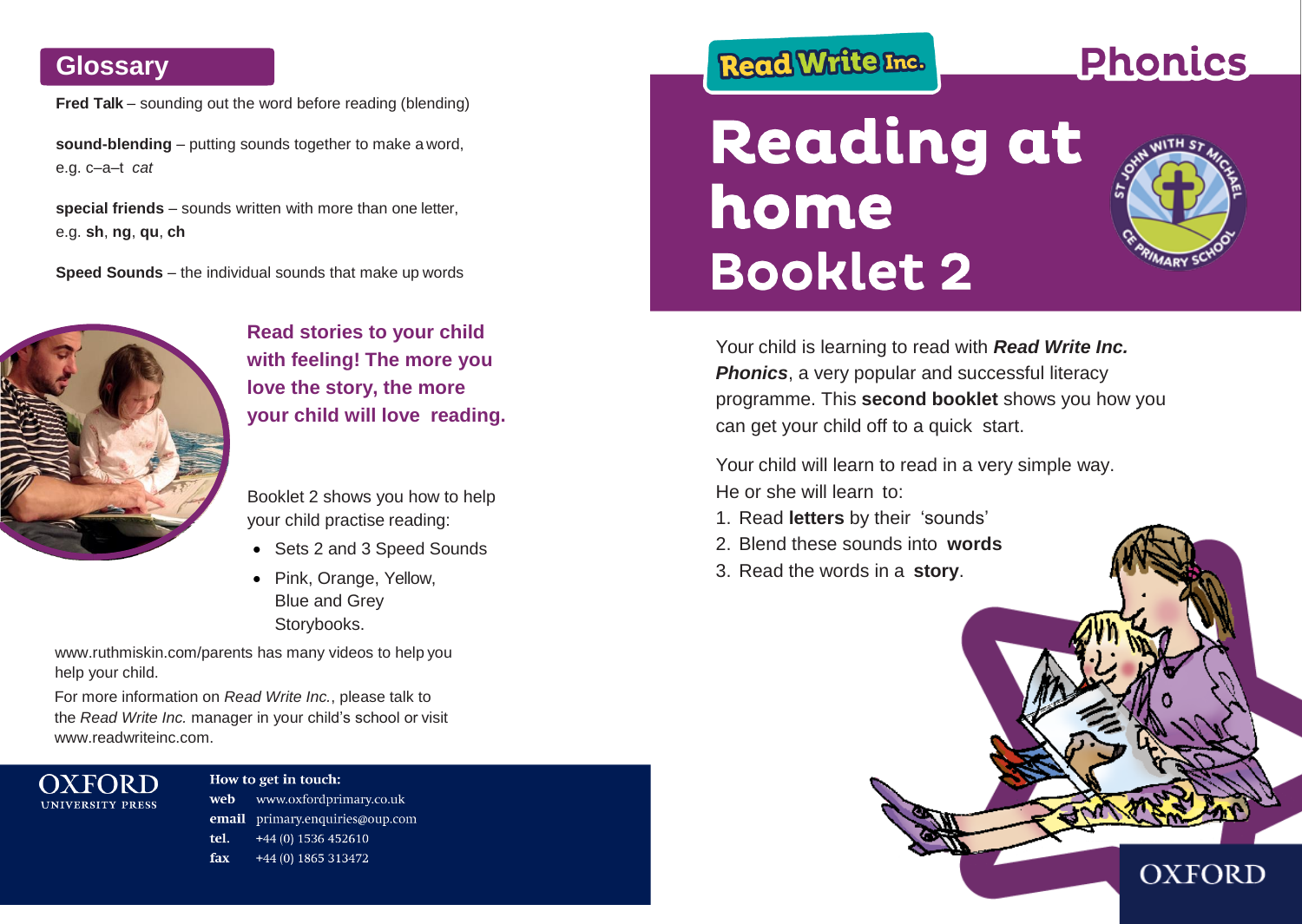### **How will my child learn to read?** *How to listen to your child read*

Your child will already have learnt to read:

- Set 1 Speed Sounds: these are sounds written with one letter: **m a s d t i n p g o c k u b f e l h r j v y w z x** and sounds written with two letters • (your child will call these 'special friends'): **sh th ch qu ng nk ck**
- Words containing these sounds, by sound-blending, e.g. m–a–t *mat*, c–a–t *cat*, g–o–t *got*, f–i–sh *fish*, s–p–o–t *spot*, b–e–s–t *best*, s–p–l–a–sh *splash*
- Blending Books and Red, Green and Purple Storybooks.

Now, he or she will learn to read:

- Set 2 Speed Sounds: **ay ee igh ow oo oo ar or air ir ou oy**
- Words containing these sounds
- Pink, Orange and Yellow Storybooks.

Next, he or she will learn to read:

- Set 3 Speed Sounds: **ea oi a-e i-e o-e u-e aw are ur er ow ai oa ew ire ear ure**
- Words containing these sounds
- Blue and Grey Storybooks.



- Do not read the book aloud before your child reads it to you.
- Ask your child to read the sounds and words before he or she reads the story.
- When your child reads the story, ask him or her to sound out the words that he or she can't read automatically. Don't allow your child to struggle too much. Praise your child when he or she succeeds.
- Read back each sentence or page to keep the plot moving. (Your child's energy is going into reading the words not the story.)
- Do not ask your child to quess the word by using the pictures.
- Do it all with patience and love!

We have a storytime every day at school so children develop a love of stories. We hope that you will do the same by reading a bedtime story to your child every night. We have wonderfulbooks in school for you to borrow.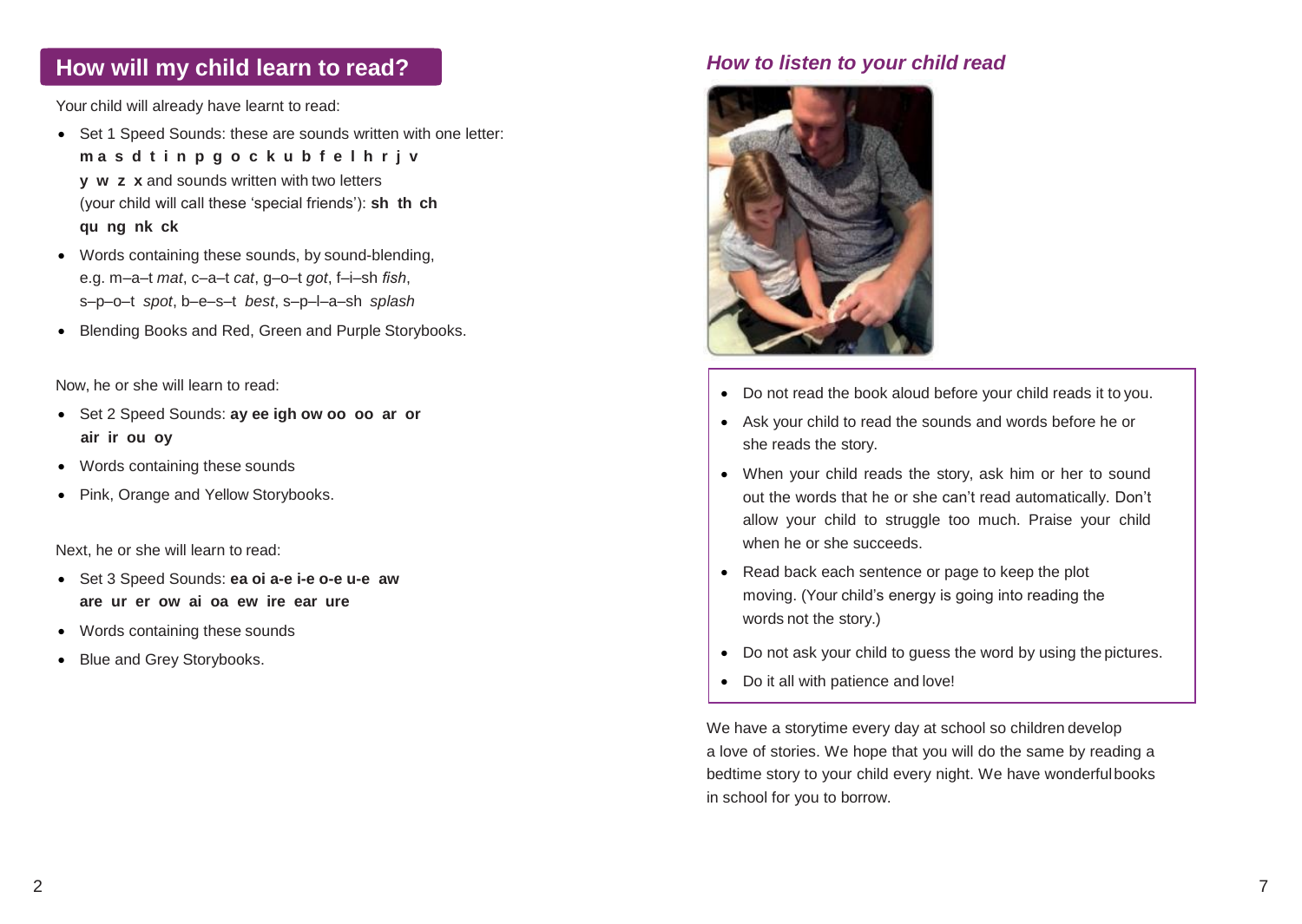#### **Black and White Storybooks**

Your child will continue to bring home a *Read Write Inc*. *Phonics* black and white Storybook. This is a copy of the colour version he or she will have read at school.

Your child will have read this story three times with their reading teacher, so should be able to read the story confidently.



#### **Book Bag Books**

Your child may also bring home a Book Bag Book. This book builds upon the ideas and many of the words in the Storybook he or she has just read. Your child will need more support in reading this book.

Again, explanations of how to use the activities are included in the books.





Phonics

**OXFORE** 

RecolWriterra

**Scruffy Ted** Set 3 Story 1 ve ng nk tt ll ff ck

#### *1. Help your child read the Sets 2 and 3 Speed Sounds*

Your child will bring home the Set 2 or Set 3 Speed Sounds cards or a *My Sets 2 and 3 Speed Sounds Book*.

Each sound has a picture and phrase to help your child remember the sound. For example:

- the sound 'ay' has the phrase 'May I play?' with a picture of children playing together
- the sound 'ee' has the phrase 'What can you see?' with a picture of two boys in a tree.